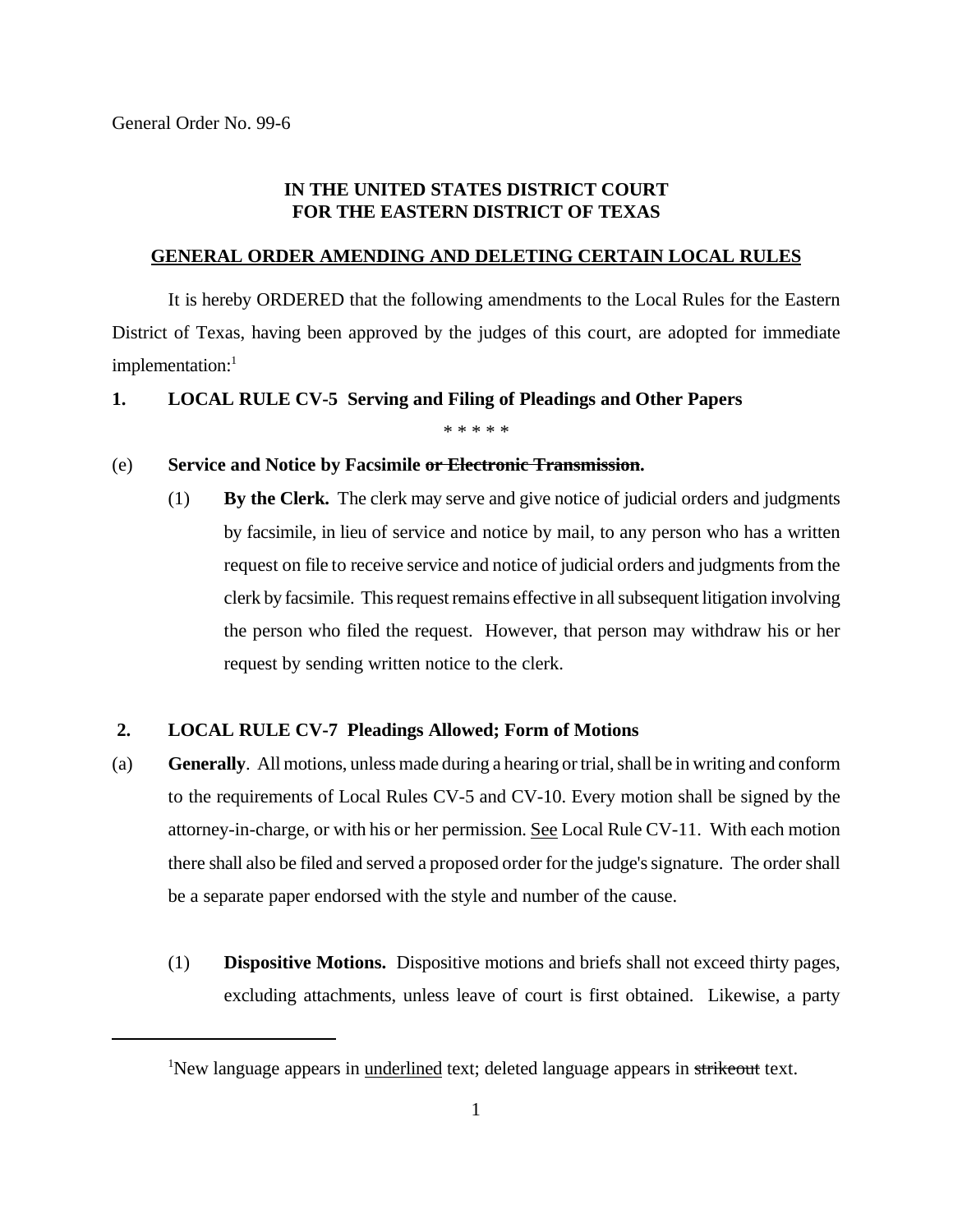opposing a dispositive motion shall limit the response to the motion to thirty pages, excluding attachments, unless leave of court is first obtained. See Rule CV-56 regarding attachment to motions for summary judgment and responses thereto. Any reply brief to an opposed dispositive motion filed pursuant to section (f) of this rule shall not exceed ten pages, including authorities and attachments.

(2) **Non-dispositive Motions.** Non-dispositive motions shall not exceed fifteen pages including authorities and attachments, unless leave of court is first obtained. Likewise, a party opposing a non-dispositive motion shall limit the response to the motion to fifteen pages, including authorities and attachments, unless leave of court isfirst obtained. Any reply brief to an opposed non-dispositive motion filed pursuant to section (f) of this rule shall not exceed five pages, including authorities and attachments.

\* \* \* \* \*

- (f) **Reply Briefs.** Unless otherwise directed by the presiding judge, a party who has filed an opposed motion may serve and file a reply brief within 5 days from the date the response is served.
- (f g) **Service**. All parties shall serve copies of their motion papers upon all other parties to the action. A certificate of service attached to the papers as provided for in Local Rule CV-10 shall indicate the time and method of service.
- (g h) **Oral Hearings**. A party may in a motion or a response specifically request an oral hearing, but the allowance of an oral hearing shall be within the sole discretion of the judge to whom the motion is assigned.
- (h i) **Discovery Motions**. Any judge of this court may refuse to hear a motion relating to pre-trial discovery unless the movant advises the court within the body of the motion that counsel for the parties have first conferred in a good faith attempt to resolve the matter by agreement.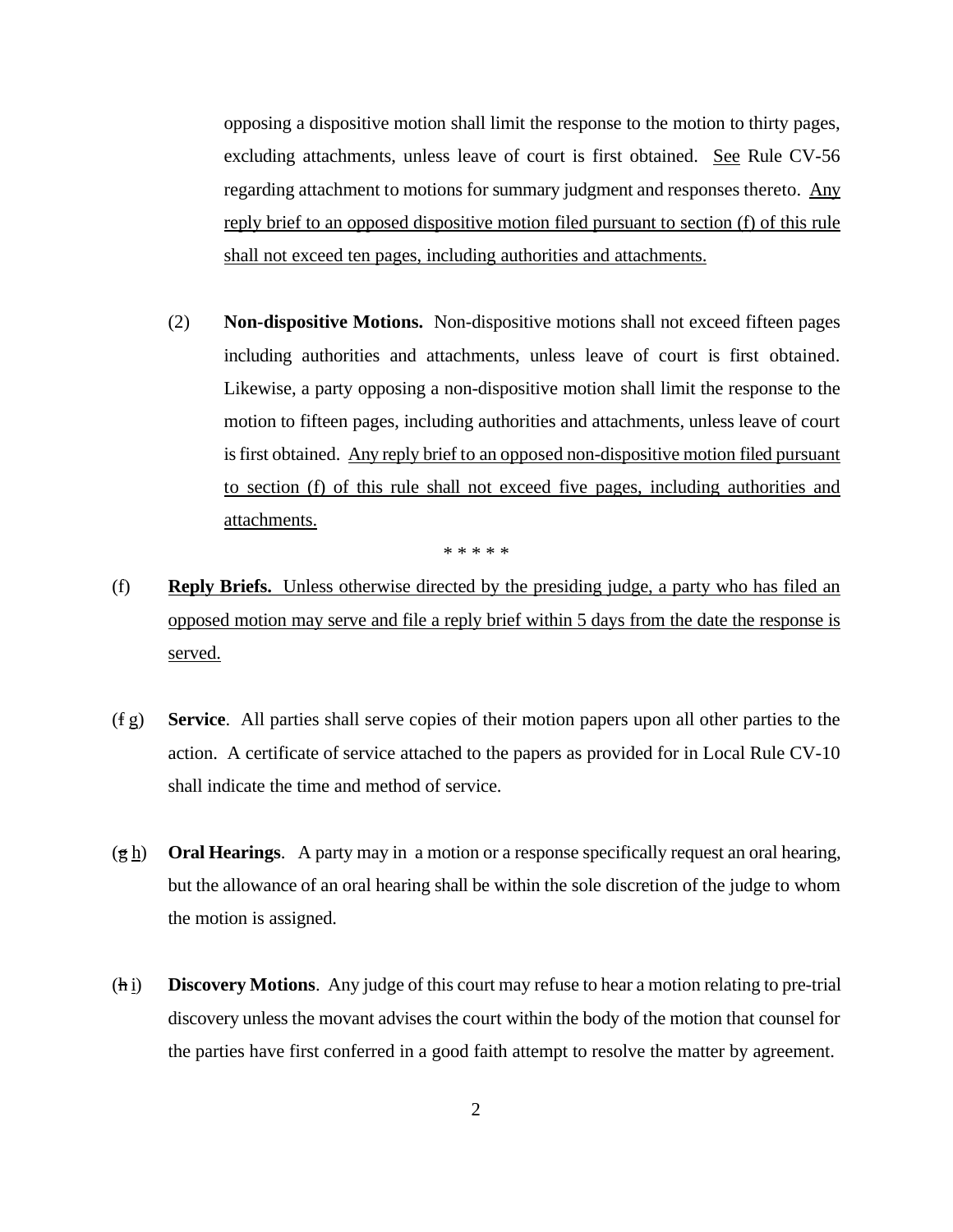- (i j) **Re-urged Motions in Transferred/Removed Cases.** Any motions pending in another federal or state court made by any party will be considered moot at the time of transfer or removal unless they are re-urged in this court. See also Local Rule CV-81(d).
- $(j_k)$  **Determination of Motions**. Non-dispositive motions filed by the parties shall be determined by the judicial officer assoon as practicable, and in any event within thirty days after filing of the response for non-dispositive motions or reply, if any. The court shall employ its best efforts to dispose of dispositive motions such as summary judgment within sixty days .

# **3. Local Rule CV-10 Form of Pleadings**

(a) **Generally.** When offered for filing, all papers shall be (1) endorsed with the style and number of the action and a statement of the character of the paper (e.g., COMPLAINT, MOTION TO DISMISS)[note: see Local Rule CV-38(a) for cases involving jury demands], (2) plainly written, typed, or printed, double-spaced, on  $8\frac{1}{2}$  inch by 11 inch white paper, stapled fastened at the top only, and punched at the top center with two holes 2 7/8 inches apart, (3) signed by the attorney in charge and contain beneath the signature line his or her name, bar I.D. number, post office address and telephone number. "Blue backs" and other covers are not to be submitted with papers. No brief or motion shall be filed with the court with a font or typeface smaller than twelve (12) point type and 12 characters per inch. A certificate of service must be attached to and made a part of all papers when required by the Federal Rules of Civil Procedure.

# **4. Local Rule CV-11 Signing of Pleadings; Motions and Other Papers**

## **Attorney-in-charge**.

\* \* \* \* \*

5. **Notices**. All communications about an action will be sent to the attorney-in-charge and one other attorney designated by the attorney-in-charge, who is are responsible for notifying associate counsel.

# **5. Local Rule CV-26 Provisions Governing Discovery; Duty of Disclosure**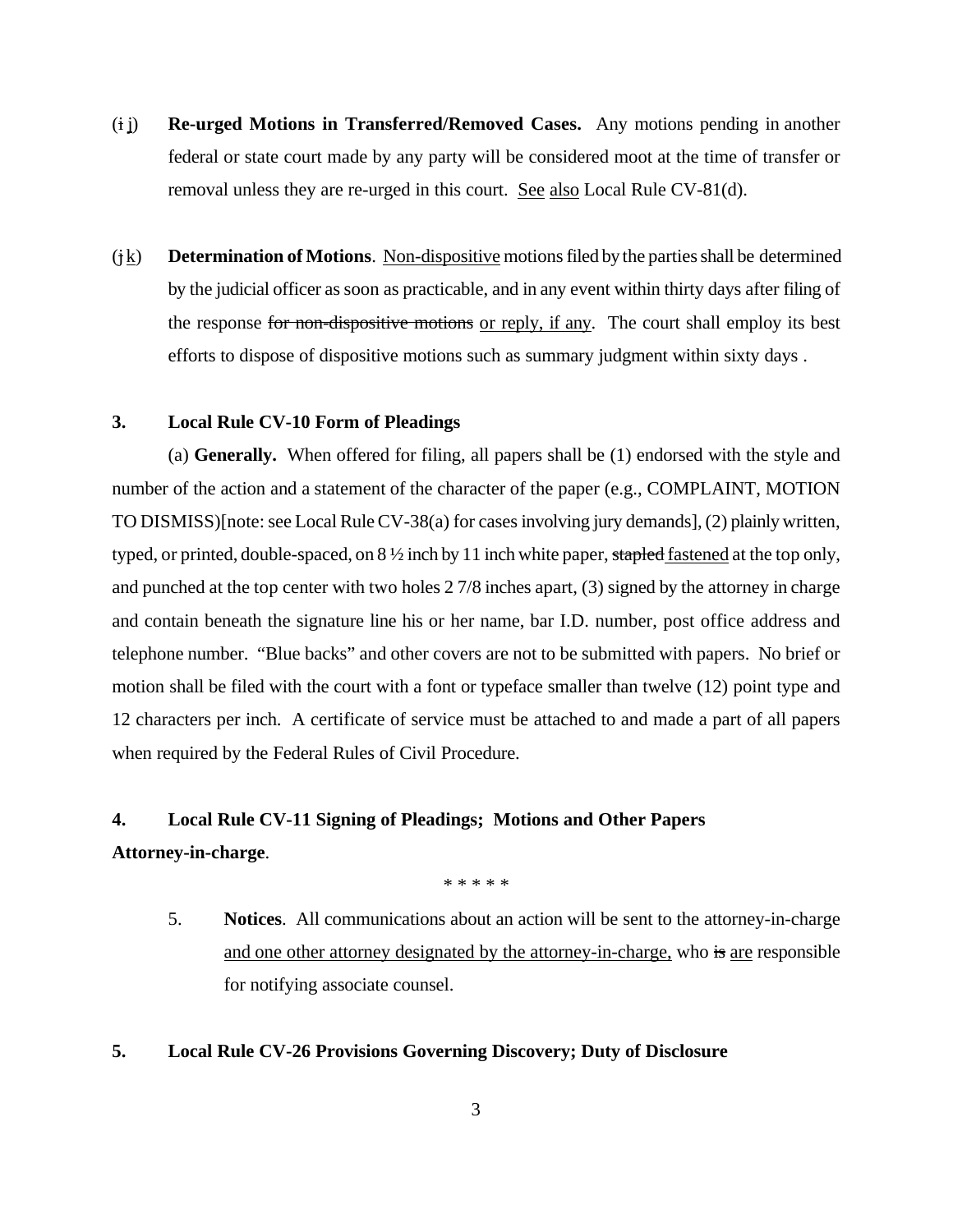#### (b) **Initial Disclosure.**

- (1) Each party shall, without awaiting a discovery request, provide to every other party: \* \* \* \* \*
	- (B) a copy of all documents, data compilations, and tangible things in the possession, custody, or control of the party that are likely to bearsignificantly on any claim or defense [Note: by written agreement of all the parties, alternative forms of disclosure may be provided in lieu of paper copies. For example, the parties may agree to exchange images of documents electronically or by means of computer disk; or the parties may agree to review and copy disclosure materials at the offices of the attorneys representing the parties instead of requiring each side to furnish paper copies of the disclosure materials.];

\* \* \* \* \*

(2) Timing of Disclosure. Unless the judicial officer directs otherwise, or the parties otherwise stipulate with the judicial officer's approval, these disclosuresshall bemade as follows:

**\* \* \* \* \***

(B) by a defendant within 30 days, or within 45 days by agreement of the parties, after

- (i) serving a Rule 12(b) motion or
- (ii) serving its answer to the complaint or
- (iii) removal of the action from state court, provided that service of process has been perfected upon that defendant

# **6. LOCAL RULE CV-30 Depositions Upon Oral Examination**

Depositions of witnesses or parties shall be taken on weekdays and may not last longer than six hours per witness, unless otherwise authorized by the court. In cases where there is a neutral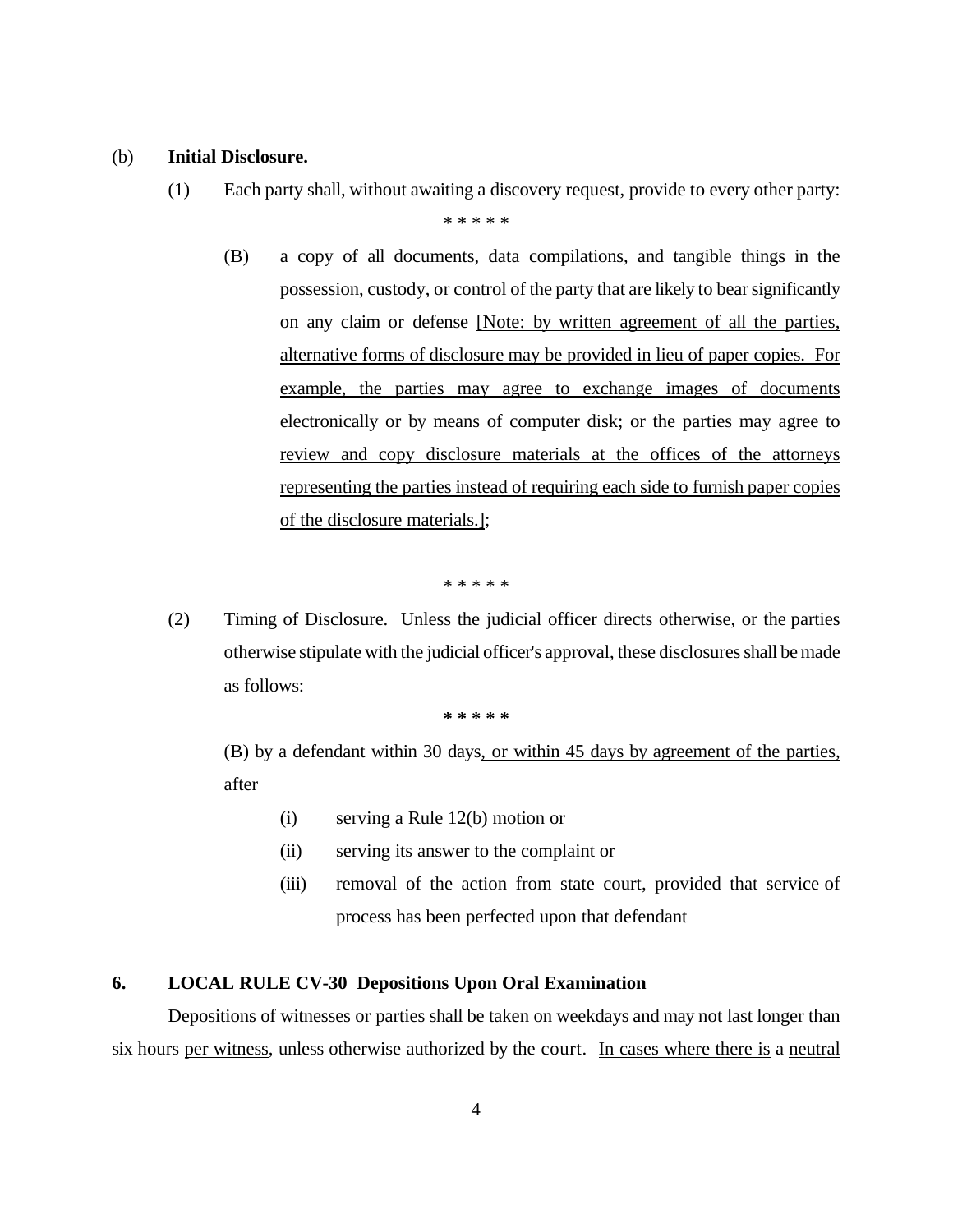non-party witness that is a neutral witness or a witness which whom all parties must examine, the six hour time limit shall be divided equally among plaintiffs and defendants. Depositions may be taken after 5:00 p.m., on weekends, or holidays with approval of a judicial officer or by agreement of counsel. Attorneys are prohibited from instructing the deponent not to answer a question or how to answer a question, except to assert a recognized privilege. Other objections shall be made at trial.

#### **7. LOCAL RULE CV-79 Books and Records Kept by the Clerk**

#### **\* \* \* \* \***

(b) **Removal of Papers, Records, etc.** The clerk shall not allow the original copy of any papers, records, proceedings, or any other paper, writing or memorandum, belonging to or related to and filed in any civil action in this court to be removed from the clerk's office without permission of the judge to whom the case is assigned. The clerk may authorize an attorney of record to remove copies of all papers, records, etc., filed in a civil action, from the clerk's office for examination for a limited period upon taking the attorney's receipt.

# **8. Criminal Justice Act Plan (Appendix G to the Local Rules):** APPENDIX G

# **UNITED STATES DISTRICT COURT FOR THE EASTERN DISTRICT OF TEXAS CRIMINAL JUSTICE ACT PLAN**

\* \* \* \* \*

# II. STATEMENT OF POLICY

\* \* \* \* \*

- B. Compliance.
	- 1. The court, its clerk, the federal public defender Organization Center, the Death Penalty Resource Center and private attorneys appointed under the CJA shall comply with the CJA Guidelines approved by the Judicial Conference of the United States and/or its Committee on Defender Services and with this Plan.

\* \* \* \* \*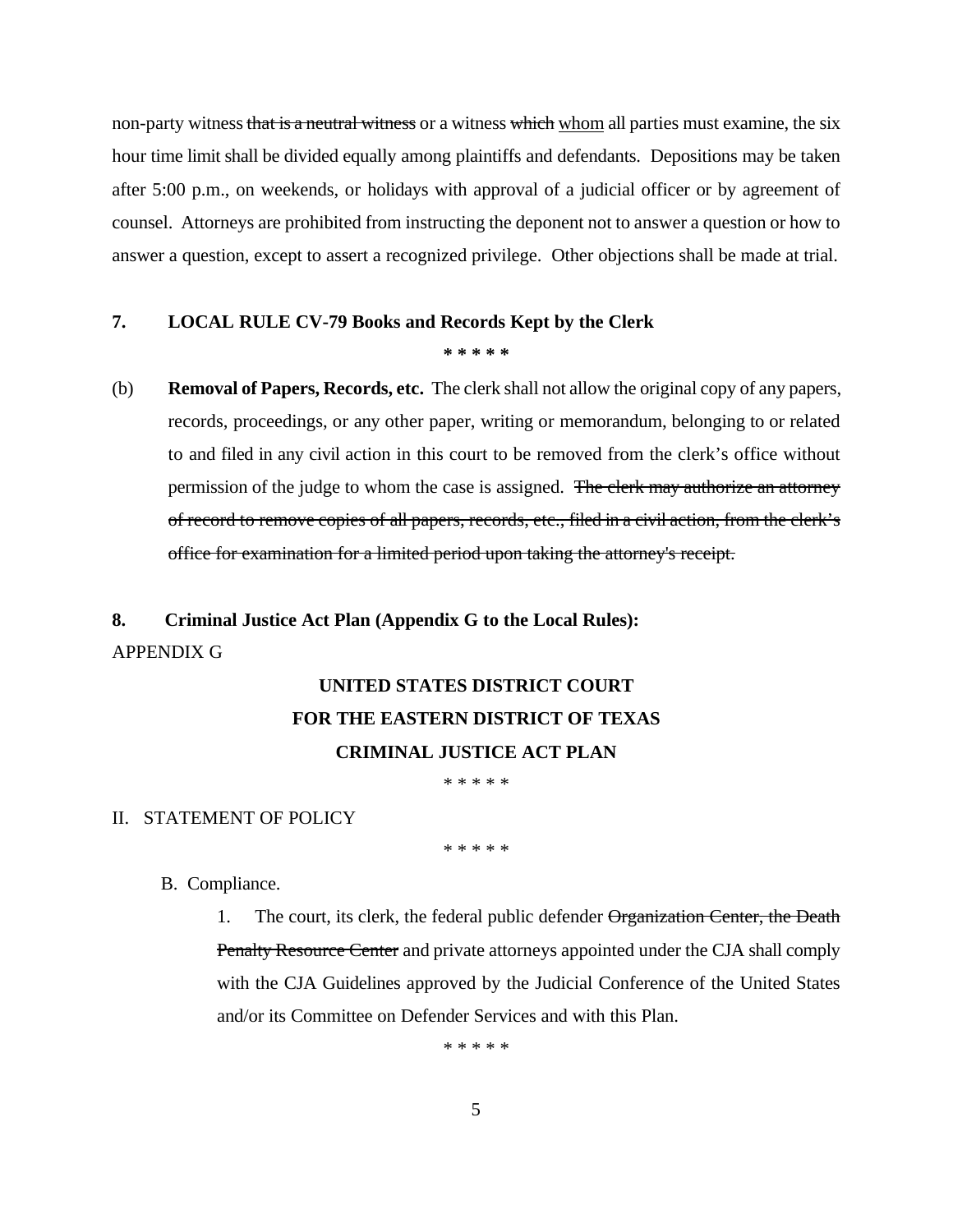#### III. DEFINITIONS

\* \* \* \* \*

B. "Appointed attorney" includes private attorneys and the federal public defender and staff attorneys of the Federal Public Defender Organization, and the Death Penalty Resource Center and staff attorneys of that organization.

\* \* \* \* \*

#### V. FEDERAL PUBLIC DEFENDER ORGANIZATION

## A. Establishment

\* \* \* \* \*

2. The Federal Public Defender Organization shall be capable of providing legal services throughout the district and shall maintain offices in Tyler, and Beaumont and Sherman, Texas.

\* \* \* \* \*

VII. REPRESENTATION IN STATE DEATH PENALTY HABEAS CORPUS PROCEEDINGS UNDER 28 U.S.C. § 2254.

A. Appointment of Counsel. The court shall appoint the federal public defender with his or her consent, or other attorney who qualifies for appointment pursuant to section 848(q) of title 21, United States Code to represent financially eligible persons seeking habeas corpus relief in state death penalty proceedings under section 2254 of title 28, United States Code. The Death penalty Resource Center may be appointed to assist such other counsel in providing representation; where no other counsel is available, the Death Penalty Resource Center may be appointed as counsel for the petitioner.

1. The Texas Appellate Practice and Educational Resource Center in Austin, Texas, previously designated as a community defender organization pursuant to the provisions of the CJA, is hereby recognized asthe Death Penalty Resource Center for the district.

\* \* \* \* \*

II. SELECTION FOR APPOINTMENT

\* \* \* \* \*